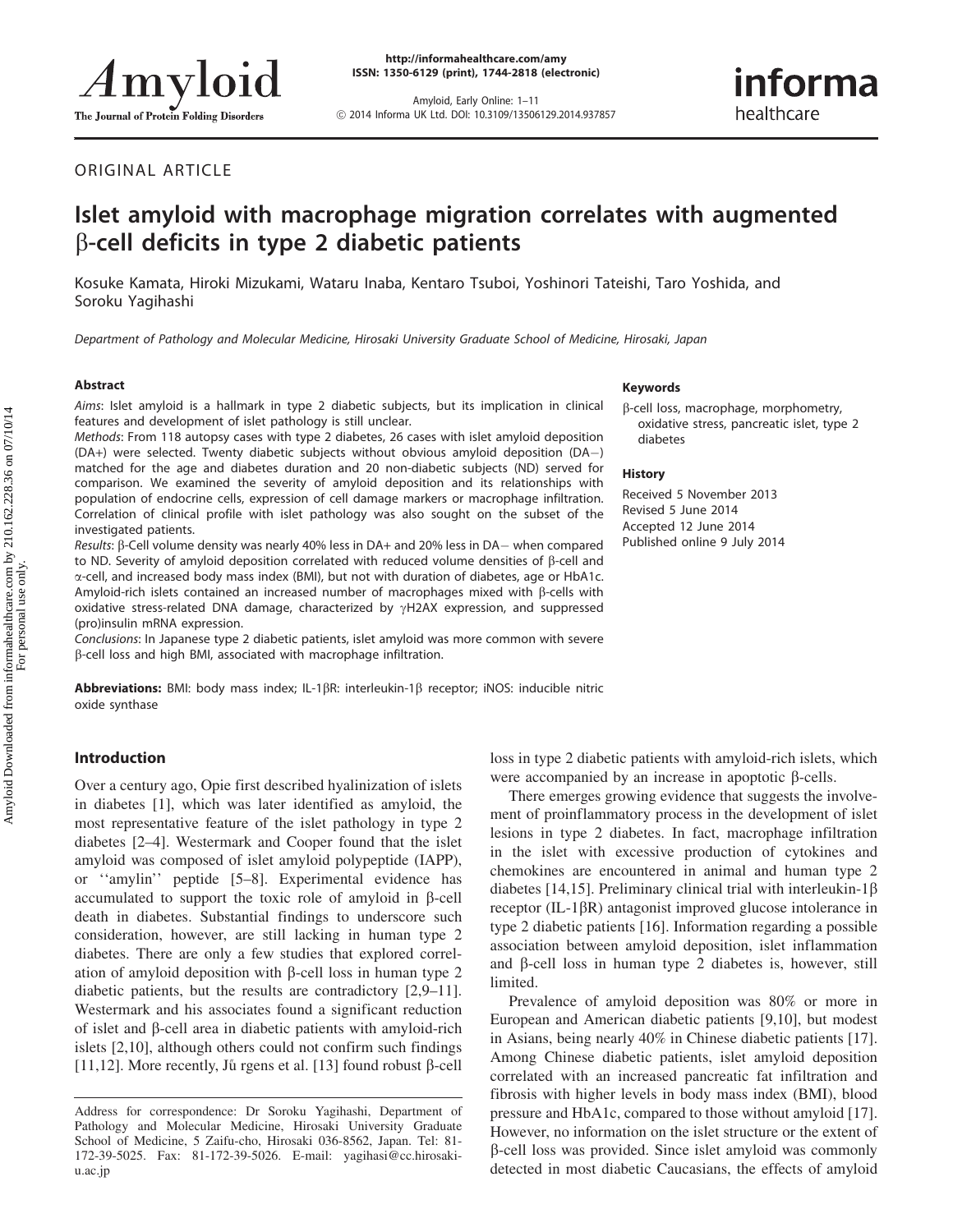<span id="page-1-0"></span>deposition on the islet cells or clinical measures were not independently studied previously, but analyzed in the same diabetic cohort [[2,13](#page-9-0),[18\]](#page-9-0). Thus, implication of amyloid deposition in the islet pathology is yet to be clarified.

We reported that amyloid deposition was less common in Japanese type 2 diabetic patients [[19\]](#page-9-0). Our previous study consisted of younger diabetic subjects, 10 years in average when compared to those in Europeans or Americans reported in the literature [\[2](#page-9-0),[10,11](#page-9-0),[13\]](#page-9-0). We therefore consider that, with increasing subjects matched with age for investigation, it would be possible to find a significance of amyloid deposition in the development of islet pathology by comparison between amyloid-free diabetic patients and amyloid-rich diabetic patients.

## Materials and methods

## Subjects

From the archival autopsy files of Hirosaki University Hospital and affiliated related hospitals, 118 diabetic cases were procured from the year 2000. Diabetes was identified by their medical records and duration of diabetes was defined as the period after the clinical diagnosis or discovery of diabetes. Pancreatic tissues were obtained during full autopsies within 5 h after death and fixed in 10% buffered formalin. Multiple 4 µm thick sections of paraffin-embedded tissues of the body and tail of the pancreas were stained with hematoxylin and eosin (HE) and Congo-red for survey of the islet structure and presence of amyloid. Thirty-two cases (27.1%) were found to contain amyloid, but six cases were excluded for further analysis because of the lesions of pancreatic cancer (one case), exocrine pancreatitis (three cases) and scattered areas of autolysis (two cases). From the remaining 86 cases, subjects with pancreatic cancer (two cases), lesions of exocrine pancreatitis (four cases), autolysis (four cases), with end-stage liver disorders (two cases), potential causes of secondary diabetes such as myopathy (two cases) and adrenal tumor (one case) were excluded. Thereafter, we selected 20 cases without apparent amyloid deposition that were matched with age and duration of diabetes to those in DA+. Thus, 26 diabetic subjects with islet amyloid deposition (DA+) and 20 diabetic subjects without apparent amyloid deposition (DA-) were evaluated for the relationship between amyloid deposition and islet endocrine cell changes (Table 1).

For comparison with diabetic groups, we selected age- and sex-matched 20 non-diabetic cases without apparent amyloid deposition (ND). ND did not have an apparent history of diabetes themselves, or their family history, or previous evidence of hyperglycemia. Cases with a history of parenteral alimentation or continuous therapies with potential influences on glucose intolerance, such as steroid or cyclosporine, were not included in ND.

The study was approved by the institutional review board at the Hirosaki University School of Medicine and conformed the Declaration of Helsinki.

#### Pancreas specimens and detection of amyloid

From the paraffin blocks, several consecutive  $4\text{-}\mu\text{m}$  thick sections were obtained. For the identification of amyloid and measurement of amyloid area, we conducted thioflavin-T staining (Wako Pure Chemicals, Osaka, Japan), which showed positive green fluorescence on fluorescent microscopy (Axio-Imager M1, Carl Zeiss, Tokyo). For the determination of islet area, the sections were incubated with monoclonal antibody to chromogranin A (1:1000) (Dako Cytomation, Glostrup, Denmark) overnight, followed by incubation with alkaline phosphatase-labeled rabbit anti-mouse immunoglobulin (1:1000, Dako). The reaction products were colorized with Vulcan Fast red chromogen (Biocare Medical, LLC, Concord, CA) and examined by fluorescent microscope. Since the pancreatic body area preserved most consistently the structural integrity, less confounded by fat infiltration or fibrosis, the data from the body represented the values in individuals in this study, as conducted by others [[13\]](#page-9-0). Amyloid-positive areas were measured by point-counting method on at least 100 islets in each individual and expressed as percent area of pancreatic parenchyma, yielding the values of amyloid volume density relative to the area of pancreas parenchyma. Severity of amyloid was expressed as average percentage of amyloid area per islet area (sum of chromogranin and amyloid areas). Prevalence of amyloid-laden islets was obtained among 100 islets and expressed as a percentage in each case.

## Immunostaining of islet endocrine cells, apoptosis, Ki67 and  $\gamma$ H2AX

To characterize the composition of islet endocrine cells in each case, we conducted tetra-immunostaining of four

Table 1. Clinical summaries of investigated subjects.

|                              | Non-diabetic             | Diabetic without amyloid   | Diabetic with amyloid     |  |
|------------------------------|--------------------------|----------------------------|---------------------------|--|
| Male/Female                  | 9:11                     | 16:4                       | 19:7                      |  |
| Age (years)                  | $64.2 \pm 2.9$           | $65.7 + 2.5$               | $67.8 \pm 2.5$            |  |
| BMI $(kg/m^2)$               | $21.0 \pm 0.7$ (n = 16)  | $22.4 \pm 0.6$ (n = 20)    | $24.7 \pm 0.7^*$ (n = 17) |  |
| Duration of diabetes (years) |                          | $11.4 \pm 3.1$ $(n = 12)$  | $11.4 \pm 2.2$ $(n=19)$   |  |
| HbA1c (%, NGSP)              |                          | $7.00 \pm 0.3$ (n = 17)    | $7.46 \pm 0.5$ $(n=21)$   |  |
| Treatment $(\%)$             |                          | $(n=17)$                   | $(n=23)$                  |  |
| Diet                         |                          | $2(10.0\%)$                | $5(19.2\%)$               |  |
| <b>OHA</b>                   |                          | $7(35.0\%)$                | $9(34.6\%)$               |  |
| Insulin                      |                          | $5(25.0\%)$                | $9(34.6\%)$               |  |
| Untreated                    |                          | $3(15.0\%)$                | $0(0\%)$                  |  |
| Unknown                      |                          | $3(15.0\%)$                | 3(11.5%)                  |  |
| Pancreatic weight (g)        | $124.4 + 7.9$ $(n = 19)$ | $120.1 \pm 7.6$ $(n = 17)$ | $131.2 \pm 11.7$ (n = 18) |  |

Values are mean  $\pm$  SE, \*p < 0.05 versus non-diabetic, diabetic without amyloid. BMI: Body mass index; OHA: Oral hypoglycemic agents.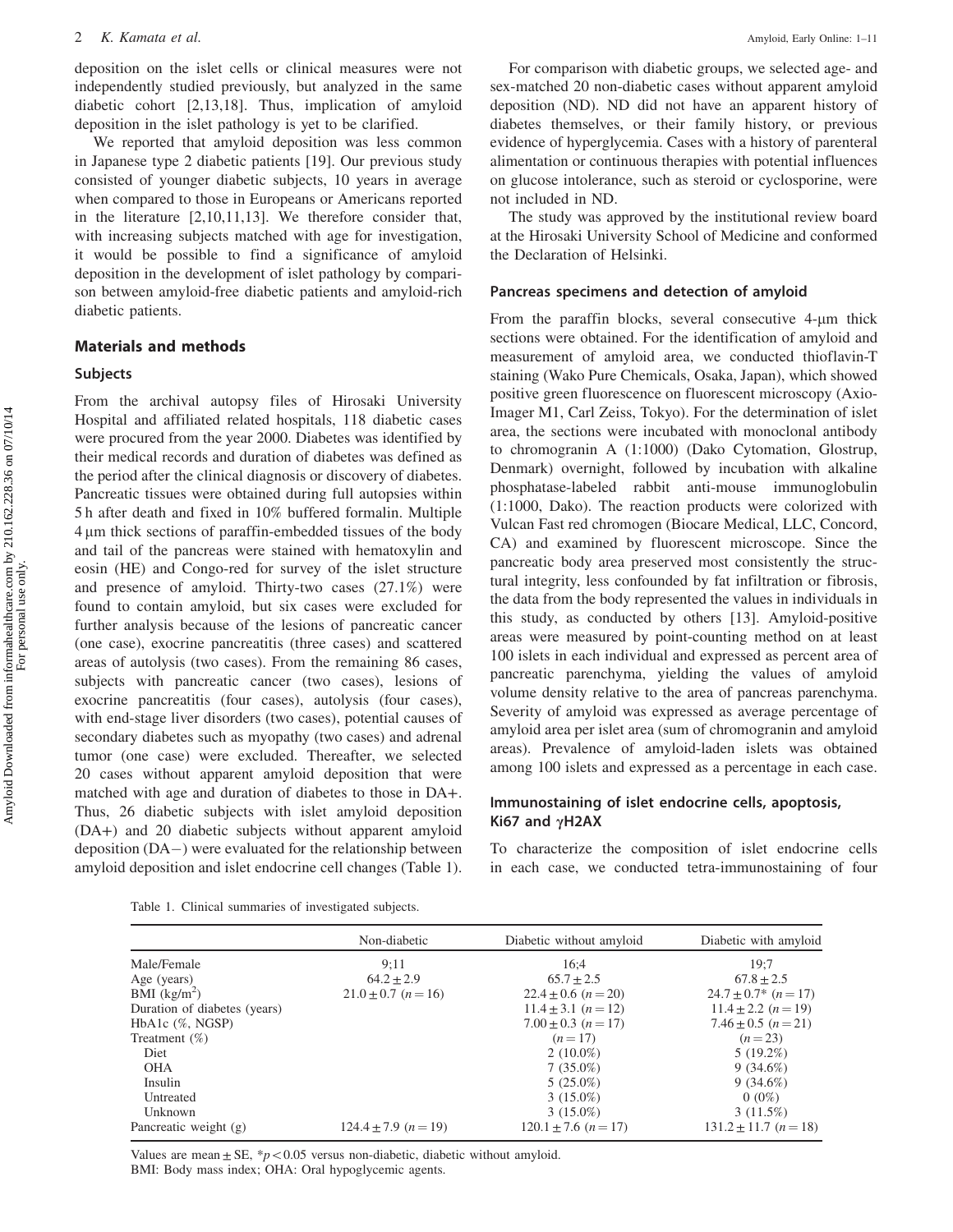endocrine hormones; insulin, glucagon, somatostatin and pancreatic polypeptide (PP). After deparaffinization and pretreatment with autoclave for antigen retrieval, the sections were first incubated with anti-PP antibody (1:3000) (Immuno-Biological Laboratories, Ltd., Gunma, Japan), followed by streptavidin-biotin-peroxidase (SAB) system (Nichirei Co., Tokyo, Japan). They were colorized with Ferange blue (Biocare Medical). Secondly, the sections were incubated with anti-glucagon antibody (1:3000) (Dako, Glostrup, Denmark) overnight, followed by incubation with SAB, and colorized with Vulcan Fast red. Thirdly, the sections were incubated with anti-insulin antibody (1:2000) (Santa Cruz Biotech. Inc., Santa Cruz, CA) followed by SAB and colorized with Vectastatin kit using diaminobenzidine as chromogen (Vector Lab. Inc., Burlingame, CA). Finally,  $\delta$ -cells were labeled with anti-somatostatin antibody (1:1000) (Dako), reacted with SAB and colorized with Vina green chromogen kit (Biocare Medical). Thereafter, the sections were lightly counterstained with hematoxylin.

To explore cell death, proliferation rate and oxidative stress-related DNA damage, double immunostainings of anti-insulin with terminal deoxynucleotidyl transferase dUTP nick endlabeling (TUNEL) of an ApopTag<sup>®</sup> (Millipore, Bellerica, MA), Ki67 (MIB1) (1:2500) (Dako), and  $\gamma$ H2AX (Ser139) (1:100) (Millipore) were performed, respectively, as previously described [[19,20](#page-9-0)]. The sections were first incubated with ApopTag®, antibodies against Ki67, or  $\gamma$ H2AX, and then antibody to insulin. Following incubation with the antibody conjugated with peroxidase or alkaline phosphatase, the reaction products were visualized with diaminobenzidine or with a fuchsin staining kit, respectively (Nichirei Co.).

## Morphometric analysis of islet endocrine cells and proliferating  $\beta$ -cells

For determination of the fractional  $\beta$ -,  $\alpha$ -,  $\delta$ - and PP-cell area, the pancreatic sections were imaged at  $\times$ 40 magnification. The  $\beta$ -cell area ( $\beta$ -cell volume density) and  $\alpha$ -cell area ( $\alpha$ -cell volume density),  $\delta$ -cell area ( $\delta$ -cell volume density) and PP-cell area (PP-cell volume density) to total parenchymal area were quantified at point count basis using Image J (Version 1.56, NIH, Bethesda, MD) [\[19–21](#page-9-0)]. At least, 100 islets were examined in each case. When the value of pancreas weight was available, the mass of islet,  $\beta$ -,  $\alpha$ -,  $\delta$ - and PP-cell was obtained by multiplication of  $\beta$ - and  $\alpha$ -,  $\delta$ - and PP-cell volume density by pancreas weight.

To determine  $\beta$ -cell growth, double-positive cells with insulin and Ki67 (among over 2000  $\beta$ -cells) were examined. Since apoptotic cells were rarely found, we did not quantify the number because of unfeasibility to statistical analysis. Intensities of immunoreactions of  $\gamma$ H2AX were evaluated by comparing with positive control specimens of lymph nodes showing many positive cells in the germinal center [[20,22](#page-9-0)]. The reaction of the cells was defined as positive when the nuclei were clearly stained brown compared to negative background of the exocrine acinar cells. The percentage of positive cells was calculated by evaluating more than 500 b-cells in each case and comparison was made on the

average values among ND, DA+ and DA-. The analysis was conducted in a random blinded manner.

#### Detection of islet macrophages

Infiltration of macrophages into the islets was examined by double immunohistochemistry of macrophage markers [\[23](#page-9-0),[24\]](#page-9-0) and insulin. The sections were first incubated with monoclonal CD68 antibody (as a likely marker of M1 macrophage) (1:800) (PG-M1, DAKO) or CD163 antibody (as a likely marker of M2 macrophage) (1:100) (Cell Marque, Rocklin, CA), followed by incubation with anti-insulin antibody. The reaction products were colorized as described above. Infiltrated macrophages were quantified by counting the number of nuclei from at least 50 islets and expressed as the number per unit islet area.

To further characterize the marker expression of macrophage, double immunofluorescent staining using antibodies to inducible nitric oxide synthase (iNOS) (1:200) (Abcam, Cambridge, UK) [\[25](#page-9-0)] with CD68 antibody was conducted on deparaffinized sections from five subjects in each group. In brief, the sections were first incubated with antibody to iNOS followed by incubation with anti-rabbit antibody labeled with Alexa Fluor® 488 (1:250) (InVitrogen, Life Technol Inc., Carlsbad, CA). Then, the sections were reacted with CD68 antibody (1:250) followed by incubation with Alexa Fluor® 594-labeled anti-mouse antibody. The stained sections were observed under fluorescent microscope (Carl Zeiss). Double immunofluorescent staining using CD204 (macrophage scavenger receptor) (Clone SRA-E5) (TransGenic, Kumamoto, Japan) [\[26](#page-9-0),[27\]](#page-9-0) and CD163 antibody was also conducted in a similar manner. First, CD204 antibody (1:200) was applied on the deparaffinized sections followed by incubation with AlexaFluor® 488-conjugated anti-mouse antibody (1:250) (InVitrogen). Then the sections were reacted with CD163 antibody followed by incubation with AlexaFluor<sup>®</sup> 594-conjugated anti-mouse antibody (1:250) (InVitrogen). The double positive cells for iNOS and CD68 and for CD204 and CD163 were counted on 50 islets in each case and expressed as the number per unit area of islets. The average value was obtained in each group and compared among groups.

#### In situ hybridization of (pro)insulin-mRNA

To detect the transcript expression of (pro)insulin, in situ hybridization (ISH) was performed on pancreatic tissues from ND and DA- and DA+  $(n=6$  in each group) using a previously described method [\[19](#page-9-0),[28\]](#page-9-0). (Pro)insulin mRNA expression of  $\beta$ -cells was quantified on over 20 islets by densitometric analysis (Image-J) comparing with the background signals in the acinar area and average value was obtained in each subject.

#### Statistical analysis

Data in each group are presented as mean  $\pm$  standard error (SE). Relationships between amyloid deposition and clinical profile or morphometric changes of islet endocrine cells were examined by correlation analysis. Since the data of BMI, pancreas weight, and HbA1c were not complete in the investigated subjects, the comparison or correlation was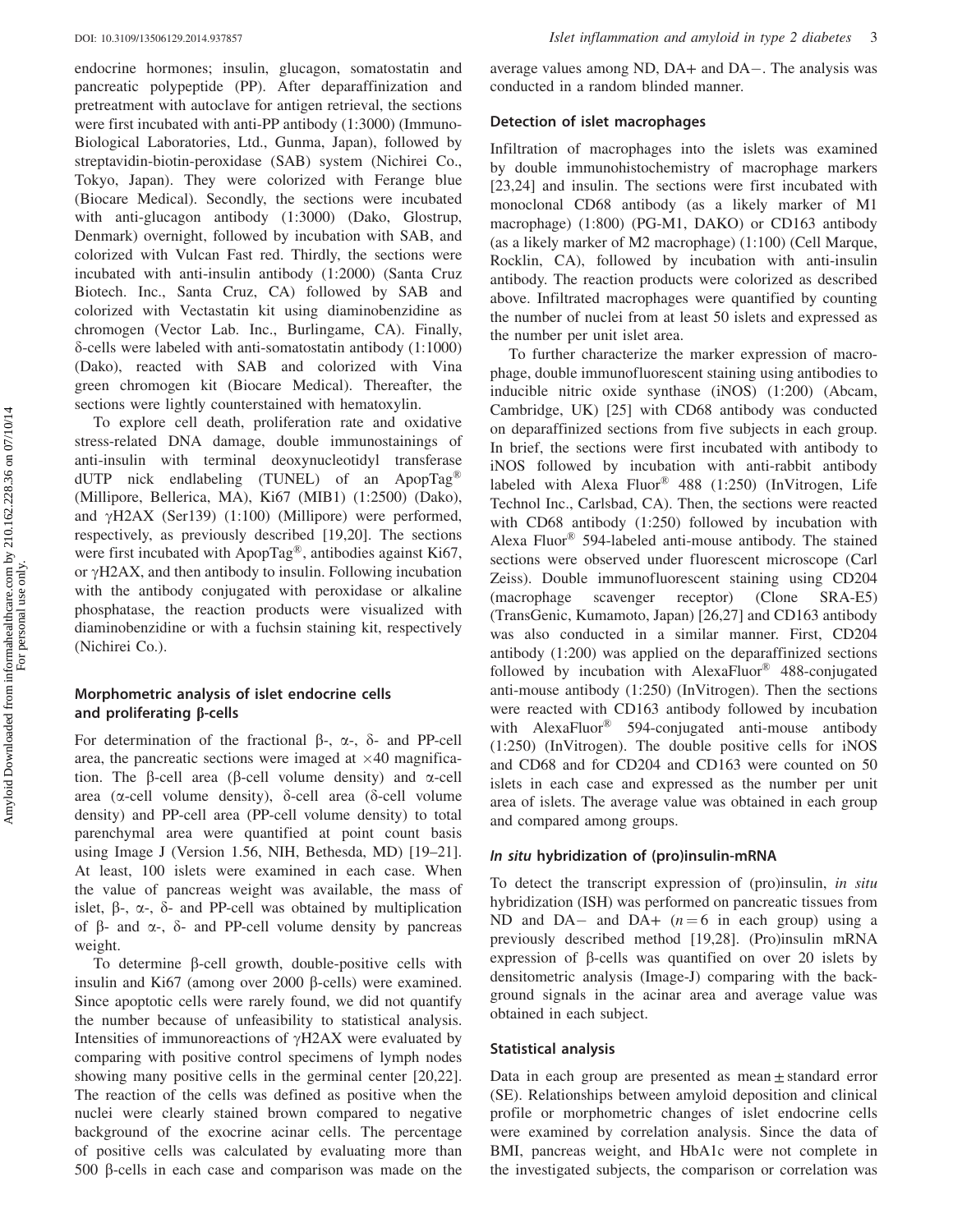only sought among groups with available number of subjects. Statistical comparisons among ND, DA+ and DA- were carried out using analysis of variance with post-hoc Bonferroni's corrections. The comparison of mean values between DA+ and DA- was made by non-parametric Mann–Whitney U-test. A simple regression was applied to the correlation analysis.  $p$  Values of  $< 0.05$  were taken as significant (StatView, Version 5.0.1, MountainView, CA).

## Results

#### Clinical data and amyloid deposition

Clinical profiles of 20 cases of ND and 26 DA+ or 20 DA are summarized in [Table 1.](#page-1-0) More detailed information on the age, BMI, pancreas weight, diabetes duration, HbA1c values nearest to death and the causes of death are separately described in Supplemental [Table 1.](#page-1-0) DA+ group showed marked deposition of amyloid occupying large area of islets (Figure 1). The extent of amyloid deposition on thioflavin-T staining was paralleled with that observed on the sections stained with HE and Congo-red, but the area of amyloid was possible to be much more critically evaluated on the thioflavin-stained slides. Amyloid volume density in DA+ all exceeded 0.05%, whereas that in DA- was less than 0.01% (0.0009–0.0094%) (Figure 1). Eight cases (40%) in DA- were completely free from amyloid. Among 20 cases of ND, five (20%) showed minimal amyloid deposition less than 0.0034% (0.0022–0.0033%) and other 15 cases were completely free from amyloid. Average prevalence of amyloid deposition was  $27.1 \pm 2.8\%$  of the islets and area occupancy (severity of amyloid deposition) was  $17.5 \pm 2.2\%$ of the islet area in DA+. The prevalence correlated well with the severity of amyloid deposition in DA+  $(p<0.001)$ (Figure 1).

There was a significant increase in BMI and male preponderance in DA+  $(n = 17)$  compared to DA-  $(n = 20)$ , but no difference in duration of diabetes between DA+

Figure 1. Amyloid deposition and endocrine cells in the islet of non-diabetic subject (ND), diabetic patient without obvious amyloid deposition (DA-) and with robust amyloid deposition (DA+), as depicted by thioflavin-T staining and chromogranin A immunoreactions on fluorescent microscopy (A). Red; chromogranin A reaction, and green for thioflavin-T staining. (B) Distribution of islet amyloid volume density in each group. DA contained a trivial amount of amyloid  $(<0.005\%)$ , while amyloid volume density in DA+ exceeded 0.05%. Amyloid was negligible in ND. (C) Severity of amyloid deposition (amyloid occupancy in the islet) (%) well correlated with prevalence of amyloidpositive islets.  $\frac{*p}{0.001}$  versus non-diabetic and DA-. Bar stands for SE.

 $(n = 19)$  and DA–  $(n = 12)$  or HbA1C between DA+  $(n = 21)$ and DA- $(n = 17)$  ([Table 1](#page-1-0)). Pancreas weight was comparable among three groups  $(n = 18 \text{ in DA}+, n = 17 \text{ in DA}$  $n = 19$  in ND). There was no specific difference in diabetes treatment in two diabetic groups.

#### Islet morphometry

Tetra-immunostaining enabled precise population of four islet endocrine cells on the same sections in each case [\(Figure 2A](#page-4-0)).  $\beta$ -Cell volume density in DA- ( $n = 20$ ) was reduced 20% compared to that in ND ( $n = 20$ ) ( $p < 0.05$ ), and that in DA+  $(n = 26)$  was further reduced nearly 40% ([Figure 2B\)](#page-4-0). The difference between DA+ and DA– was significant ( $p < 0.01$ ). Similarly,  $\beta$ -cell mass in DA+  $(n = 18)$  was most severely depleted, followed by  $DA (n=17)$  compared to ND  $(n = 19)$  ([Table 2](#page-4-0)). Contrariwise,  $\alpha$ -cell volume density in DA– was increased compared to ND ( $p<0.05$ ), while it was comparable to that of ND. In contrast, there was no difference in  $\alpha$ -cell mass or the mass of  $\delta$ -cells or PP-cells among three groups ([Table 2\)](#page-4-0). The decline of  $\beta$ -cell volume density did not correlate with BMI, HbA1c or duration of diabetes in DA+ (Supplemental Figure 1).

## Correlation of amyloid deposition with morphometric data and clinical profile

There was an inverse correlation between amyloid volume density and  $\beta$ -cell volume density, indicating that the greater the amyloid area was, the smaller the  $\beta$ -cell volume density was ([Figure 2C](#page-4-0)). In a similar manner,  $\alpha$ -cell volume density inversely correlated with amyloid volume density. The amyloid deposition did not influence the data of  $\delta$ -cells and PP-cells. There was no significant impact of age, HbA1c and duration of diabetes on the extent of amyloid deposition in DA+, while BMI significantly correlated with amyloid volume density although the subjects were limited to be partial  $(n = 17)$ .

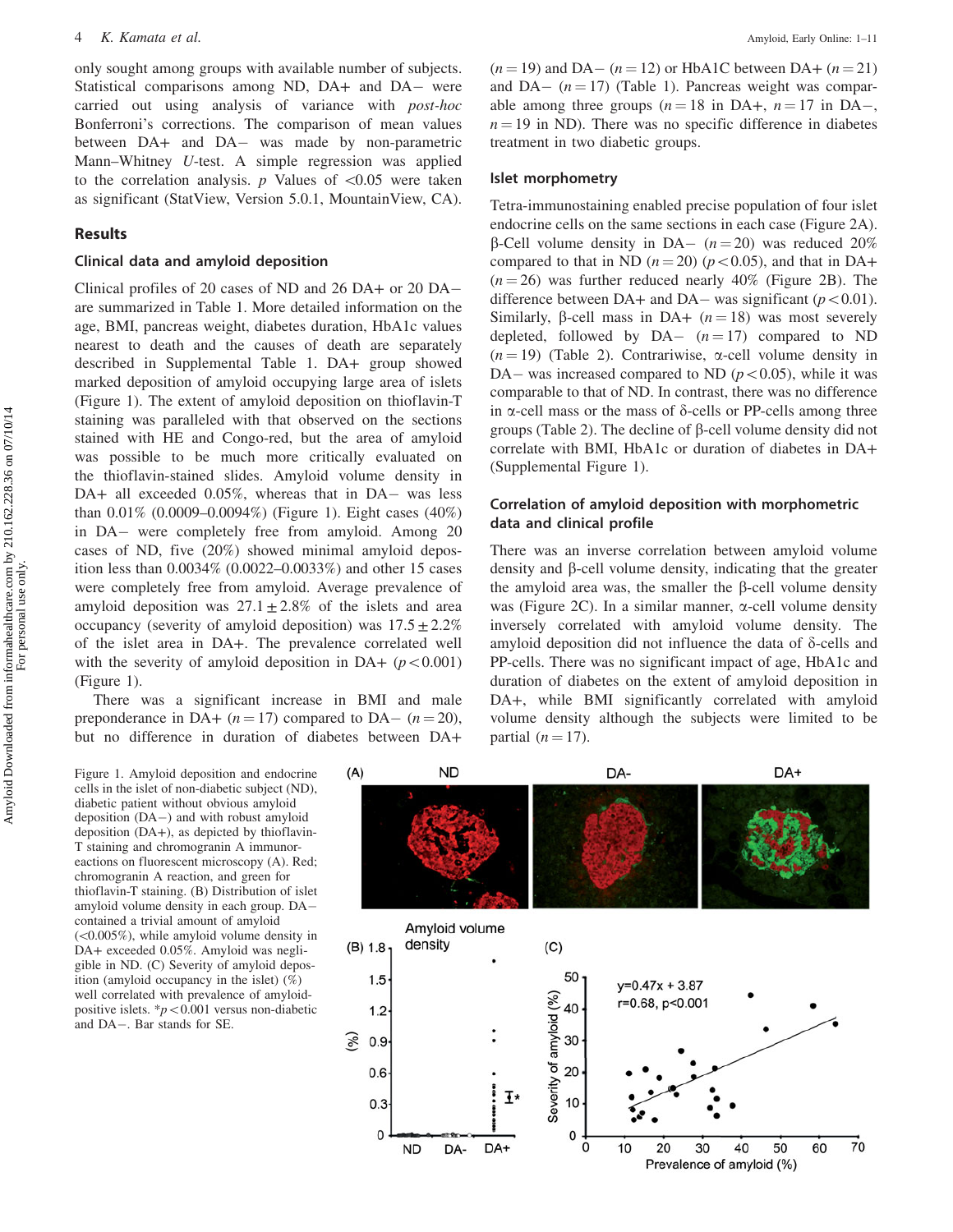#### <span id="page-4-0"></span>b-Cell proliferation

Double immunostainings of Ki67 and insulin disclosed low positive reactions in  $\beta$ -cells, yielding only 0.02–0.05% in diabetic group and 0.03–0.06% in ND. There was no difference in the average Ki67 positivity of  $\beta$ -cell and  $\alpha$ -cell among three groups. Other  $\delta$ -cells and PP-cells were infrequently positive for Ki67 and there was no difference in the appearance among three groups.

Figure 2. Islet endocrine cells tetra-immunostained in investigated subjects and correlation of amyloid deposition with  $\beta$ - and a-cell volume density or clinical parameters. (A) Tetra-immunostaining revealed distribution of four types of endocrine cells in the islets of non-diabetic subject (ND), diabetic subject without obvious amyloid deposition (DA-) and with amyloid deposition (DA+) (brown;  $\beta$ -cells, red;  $\alpha$ -cells, green;  $\delta$ -cells, blue; PP-cells). (B) There was a significant reduction of  $\beta$ -cell volume density in amyloid-free diabetic group (DA-) compared to non-diabetic group (ND) ( $p<0.05$ ), and amyloid-rich diabetic group (DA+) showed further reduction ( $\frac{1}{7}p<0.01$  versus ND and DA-). a-Cell volume density was greater in DA – compared to ND ( $\degree p$  < 0.05) but that of DA+ was comparable to ND. (C) There was an inverse correlation between  $\beta$ -cell and a-cell volume density with amyloid volume density ( $p<0.05$ ). Clinicopathological analysis revealed a correlation between amyloid volume density and BMI  $(n = 17)$   $(p < 0.05)$ , but not HbA1c  $(n=21)$ .

#### Macrophage infiltration

Within the amyloid-laden islets, there were frequently irregular-shaped cells buried in the amyloid or around the microvessels, positive for CD68 or CD163 ([Figure 3A](#page-5-0)). There were only a few macrophages in amyloid-free islets in ND or DA-. Quantification of macrophages demonstrated a significant increase in the appearance of CD68- but not of CD163-cells in DA+ compared to ND and DA- (both



Table 2. Morphometric data on the islet and endocrine cells in non-diabetic and diabetic groups with or without amyloid.

|                          |          | Islet mass<br>$(\mathfrak{g})$ | β-cell mass<br>(g)         | $\alpha$ -cell mass<br>(g) | $\delta$ -cell mass<br>(g) | PP-cell mass<br>(g) |
|--------------------------|----------|--------------------------------|----------------------------|----------------------------|----------------------------|---------------------|
| Non-diabetic             | $n = 19$ | $2.73 + 0.14$                  | $1.69 + 0.09$              | $0.81 + 0.04$              | $0.15 + 0.02$              | $0.03 + 0.01$       |
| Diabetic without amyloid | $n=17$   | $2.50 + 0.34$                  | $1.31 + 0.15*$             | $1.03 + 0.13$              | $0.15 + 0.02$              | $0.03 + 0.01$       |
| Diabetic with amyloid    | $n=18$   | $2.38 + 0.23$                  | $1.16 + 0.12$ <sup>+</sup> | $1.06 + 0.10$              | $0.14 + 0.02$              | $0.25 + 0.01$       |

Values are mean + SE.

 $*p<0.05$  versus non-diabetic;  $\uparrow p<0.01$  versus non-diabetic.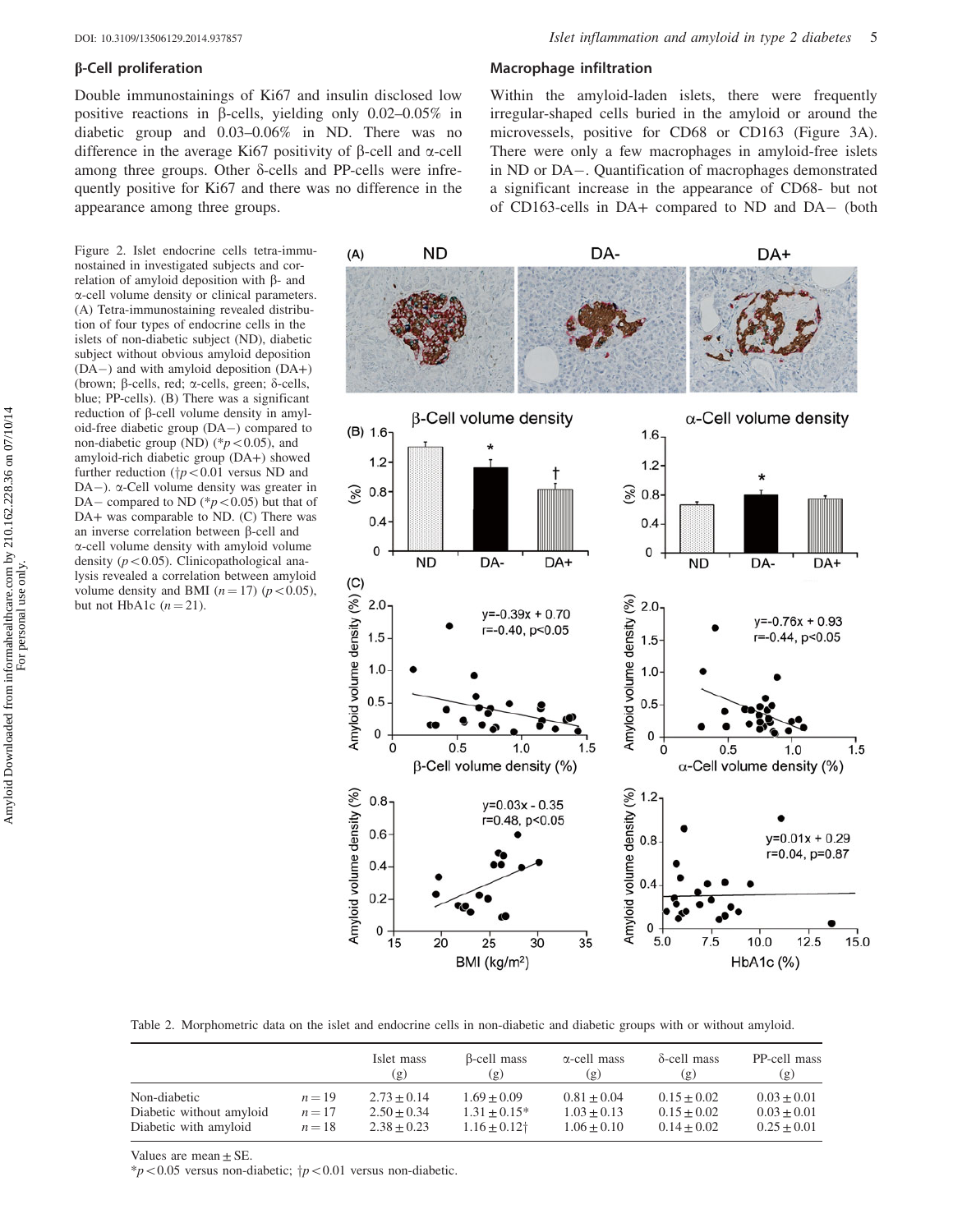#### <span id="page-5-0"></span>6 K. Kamata et al. Amyloid, Early Online: 1–11

Figure 3. Macrophage infiltration in the islet of diabetic pancreas. (A) Only sparse infiltrates of CD68 and CD163 macrophages were found in islets in non-diabetic group (ND) or amyloid-free diabetic group (DA-). In contrast, there were increased infiltrates of CD68 cells in the islets in amyloid-rich diabetic group (DA+). (B) Quantification demonstrated a significant increase in the population of CD68 cells in DA+ (\* $p < 0.001$  versus ND and DA-), while the infiltrates of CD163 cells were not significant. The ratio of CD68 to CD163 cells was significantly greater in DA+ compared to those in ND and DA- ( $\uparrow p$ <0.001). Infiltration of CD68 cells paralleled with amyloid volume density  $(p<0.05)$ .



Amyloid Downloaded from informahealthcare.com by 210.162.228.36 on 07/10/14<br>For personal use only. Amyloid Downloaded from informahealthcare.com by 210.162.228.36 on 07/10/14 For personal use only.

> $p<0.001$  versus ND and DA+) (Figure 3B). Population of CD163 cells was slightly increased in DA- compared to ND but it was not significant. The increased population of CD68 cell well correlated with severity of amyloid volume density ( $p<0.05$ ) (Figure 3B), but not with  $\beta$ -cell volume density in DA+ (Supplemental Figure 2). CD68 cell infiltration was independent of an increase in BMI because comparison of BMI-matched DA+  $(1.83 \pm 0.75/\text{mm}^2; n = 4)$  and DAgroups  $(0.46 \pm 0.10/\text{mm}^2)$ ;  $n = 10$ ) in subjects with BMI less than 23 still showed a higher population of CD68 cells in DA+.

> iNOS-positive cells were mostly consistent with CD68 positive cells, whereas CD163-positive cells were also positive for CD204. Quantification disclosed a significant increase in iNOS-positive CD68 cells in the islet of DA+ compared to those in ND and DA- ([Figure 4A](#page-6-0)). In contrast to iNOS, there was no significant difference in the

population of CD204-positive CD163 cells among groups [\(Figure 4B](#page-6-0)).

## Identification of  $\gamma$ H2AX-positive  $\beta$ -cells

Immunostainings of  $\gamma$ H2AX revealed clearly positive reactions in the nuclei of  $\beta$ -cells in contrast to negative background of acinar cells or other stromal cells [\(Figure 5A](#page-7-0)). Population of positive cells for  $\gamma$ H2AX was  $0.47 \pm 0.3\%$ in average in ND, whereas it was  $3.91 \pm 1.3\%$  in DA+, significantly greater in the latter  $(p<0.01)$ . In contrast, despite a trend toward an increase, there was no significant increase in  $\gamma$ H2AX-positive cells in DA- compared to ND. Other endocrine cells were infrequently positive for  $\gamma$ H2AX. There was an inverse correlation between the population of  $\gamma$ H2AX-positive cells and  $\beta$ -cell volume density ([Figure 5B\)](#page-7-0). We could not find a significant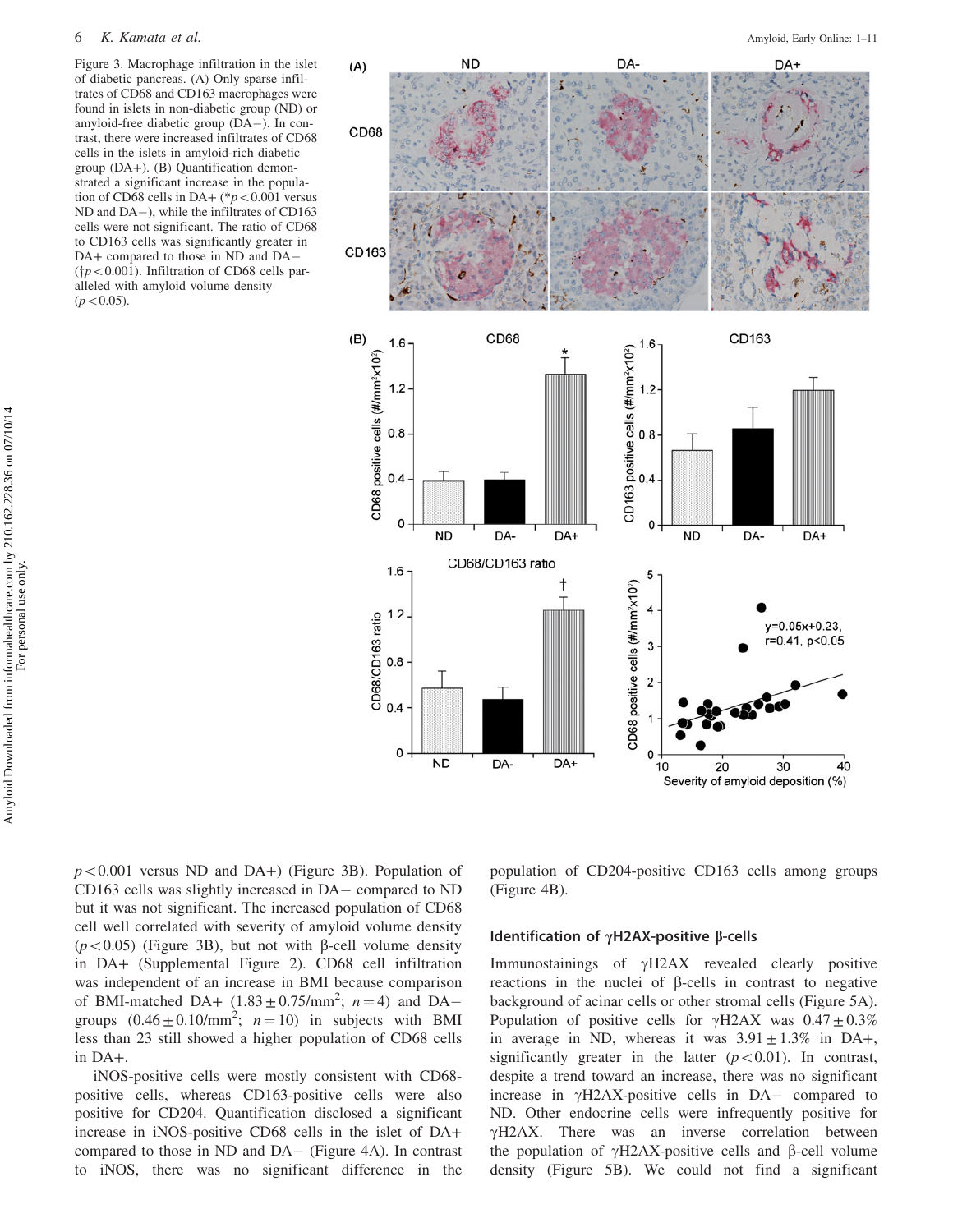<span id="page-6-0"></span>

Figure 4. Characterization of islet macrophages by double immunostainings with CD68 and inducible nitric oxide synthase (iNOS) (upper figures) or CD163 and CD204 (lower figures) in the islet of diabetic subject with amyloid deposition (A). Double immunostaining on subsets of each group  $(n = 5)$ demonstrated a significant increase in the appearance of iNOS-positive CD68 cells in a group of amyloid-rich diabetic group (DA+)  $(*p<0.001$  versus ND and DA-) (B). In contrast, the population of CD204-positive CD163 cells was comparable among three groups although there was a trend to increase in  $DA+$  (C).



correlation, however, between  $\gamma$ H2AX-positivity and amyloid volume density or CD68 cell population (Supplemental Figure 3).

#### (Pro)insulin mRNA expressions

In situ hybridization of (pro)insulin-mRNA revealed positive reactions in the cytoplasm of  $\beta$ -cells in all three groups [\(Figure 6](#page-8-0)). While expressions in ND were intense, those in DA- and DA+ were suppressed. Semiquantitative estimations confirmed a significant reduction of (pro)insulin mRNA expressions in DA+ compared to those in ND, whereas the difference was not significant between ND and DA-.

## **Discussion**

This study demonstrated the augmented  $\beta$ -cell loss in Japanese type 2 diabetic patients with islet amyloid deposition. These findings are consistent with the results obtained from Caucasian diabetic patients [[2,13](#page-9-0)]. Our findings also confirmed the association of amyloid deposition with

increased infiltrates of macrophages [\[14,29](#page-9-0)]. We further demonstrated an increased population of  $\gamma$ H2AX-positive  $\beta$ -cells and suppressed expression of (pro)insulin mRNA in amyloid-laden islets. Since these findings were less common in amyloid-free diabetic subjects, we suggest that amyloid deposition itself promotes  $\beta$ -cell damage that results in severe  $\beta$ -cell deficit.

Proinflammatory activation in the islet has recently been implicated in the pathogenesis of type 2 diabetes [[30,31](#page-9-0)]. Consistent with the previous findings in Caucasian diabetic subjects [\[15](#page-9-0)], we found increased infiltration of macrophages in the islets, notably in islets with amyloid deposition [\(Figure 3\)](#page-5-0). Population of macrophage in the islet intimately correlated with amyloid volume density. It is intriguing that the CD68 cells with iNOS expression were predominant over CD163 cells with CD204 expression. Hence, proinflammatory activation within the islet that associates accelerated  $\beta$ -cell loss may be comparable to other proinflammatory conditions in adipose tissues [\[32](#page-9-0),[33\]](#page-9-0) or vascular walls with atherosclerotic changes encountered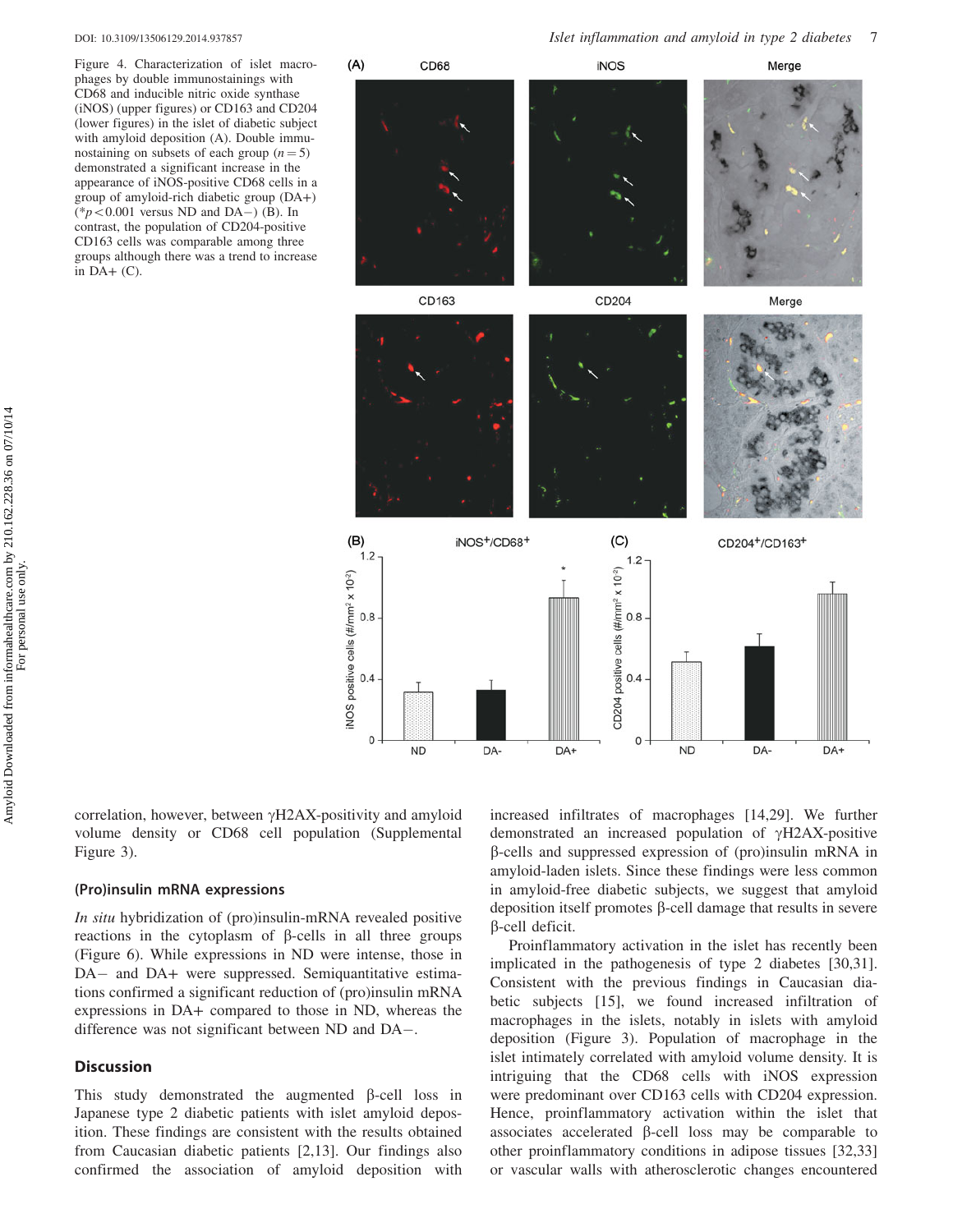#### <span id="page-7-0"></span>8 K. Kamata et al. Amyloid, Early Online: 1–11

Figure 5.  $\gamma$ H2AX staining of the islets in nondiabetic and diabetic subjects with or without amyloid deposition. (A) Immunoreactions for  $\gamma$ H2AX were identified as positive control of nuclear reactions in apoptotic cells in the lymphnode (LN). The population of  $\gamma$ H2AX positive cells was the largest in amyloid-rich diabetic group  $(DA + )$  but not so marked in amyloid-free diabetic group (DA-). (B) Comparison of the frequency showed a

significant increase in  $\gamma$ H2AX-positive cells in DA+ compared to ND and DA- ( $np<0.01$  versus ND and DA-). Population of  $\gamma$ H2AX-positive cells was inversely correlated with  $\beta$ -cell volume density ( $p < 0.05$ )

but not with amyloid volume density in DA+.



in insulin-resistant type 2 diabetes [\[34](#page-9-0),[35\]](#page-9-0). Under these circumstances, polarization of M1 over M2 macrophage population is recently proposed to be crucial for the progression of the lesions [\[30](#page-9-0),[31\]](#page-9-0).

There is a possibility that macrophage infiltration may be secondary to the obesity since average BMI was significantly greater in DA+ than DA-. However, comparison of macrophage infiltration between DA+ and DA- matched with BMI  $(\leq 23)$  confirmed higher population of CD68 cells in DA+. Thus, it may be speculated that amyloid has a causal role in the induction of proinflammatory activation in the islets in type 2 diabetes. In keeping with this contention, IAPP impairs the survival of  $\beta$ -cells in isolated islets by releasing cytokines such as  $IL-1\beta$  and  $IL-6$  [[36,37](#page-9-0)]. Activation of proinflammatory macrophages elicited by amyloid via inflammasome may release IL-1 $\beta$ , which in turn causes severe  $\beta$ -cell injury [\[38](#page-9-0)]. The fact that treatment with IL-1 $\beta$ R blockade ameliorated glucose control in type 2 diabetic patients may be supportive for the involvement of amyloid-related inflammation in the progression of this disease [[16\]](#page-9-0). Nevertheless, other pathogenetic mechanisms of accelerated  $\beta$ -cell loss by amyloid fibrils or IAPP oligomers should also be taken into account. In fact, direct toxicity of amyloid fibrils to  $\beta$ -cells was demonstrated in *in vitro* studies [\[39](#page-9-0),[40\]](#page-9-0). Alternatively, IAPP suppresses the protective role of ER stress or autophagic processes, leading augmentation of  $\beta$ -cell injury [\[41](#page-10-0),[42\]](#page-10-0).

Consistent with the results from Chinese diabetic patients [\[17](#page-9-0)], average BMI was greater in amyloid-rich diabetic group than that in amyloid-free diabetic group. We also found a correlation between amyloid volume density and BMI [\(Figure 2](#page-4-0)). However, we could not find a correlation between amyloid deposition and HbA1c, or duration of diabetes. The lower prevalence and severity of amyloid deposition in Japanese type 2 diabetic subjects may be attributed to much smaller average BMI (22–24) compared to American subjects (30–32). Despite the failure to find any other clinically relevant factors, we consider that insulin-resistance associated with increased BMI is possibly implicated in the trigger of amyloid deposition. Future investigations with increasing number of subjects may confirm the implication of such variables in the genesis of amyloid.

Compared with Caucasian type 2 diabetic patients, amyloid deposition was less common in Japanese diabetic patients.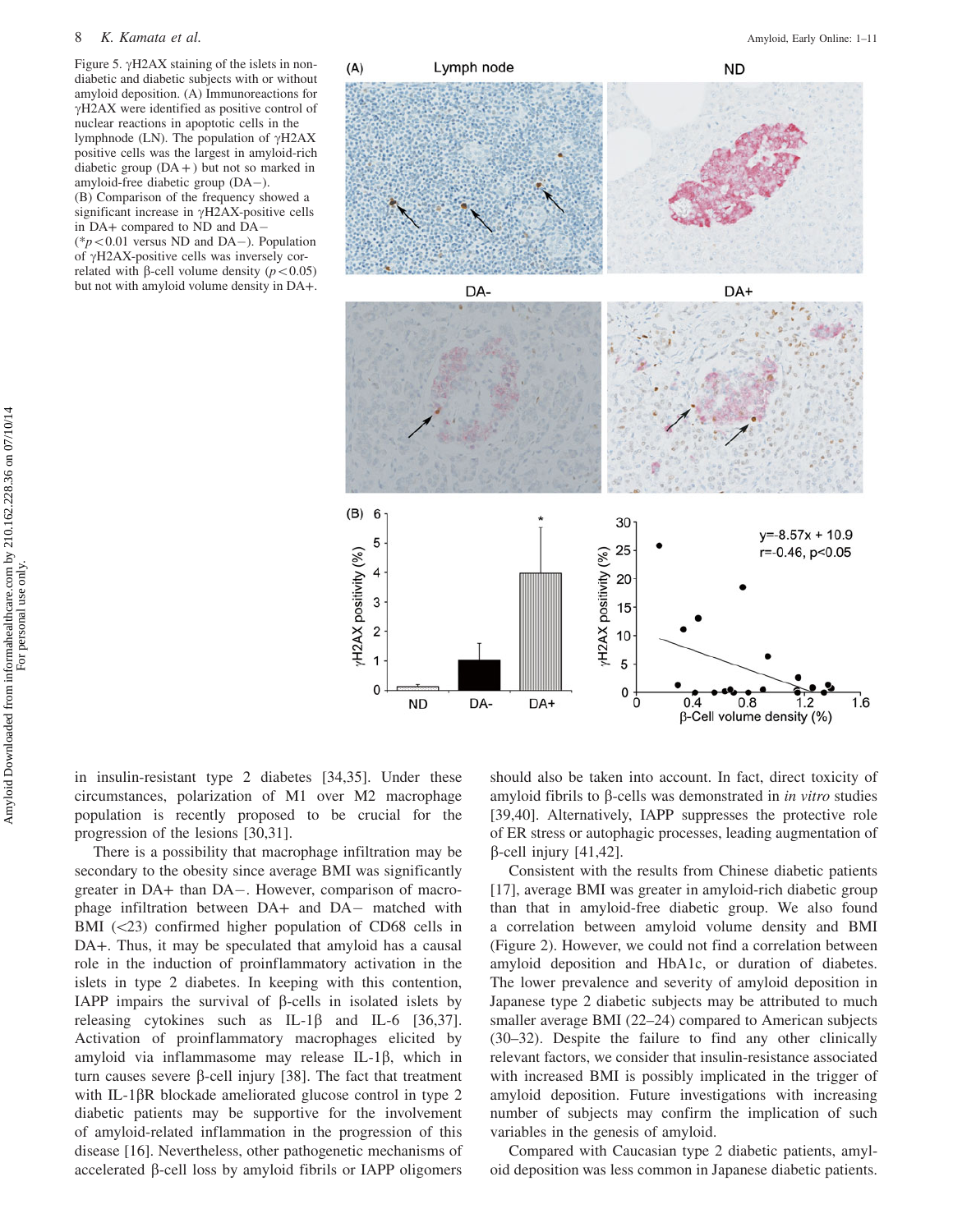<span id="page-8-0"></span>

Figure 6. In situ hybridization of (pro)insulin mRNA in investigated subjects ( $n = 6$  in each group). (A) There were strong positive signals in the cytoplasm of  $\beta$ -cells in the islet of non-diabetic subjects (ND). The reaction was slightly but not significantly reduced in amyloid-free diabetic group (DA-). There was marked reduction of (pro)insulin mRNA expression in amyloid-rich diabetic group (DA+). (B) Semi-quantitative evaluation confirmed significant reduction of insulin mRNA expression in DA+ compared to those in ND and DA $-$  (\* $p < 0.05$ ).





The relative infrequency of amyloid in our series may be due to the preparation of the slides from the body of the pancreas. Although the frequencies of amyloid-laden islets are described to be more common in the tail [\[10](#page-9-0),[43\]](#page-10-0), the values of the body well reflected the amyloid areas in previous studies [\[10](#page-9-0),[13](#page-9-0)[,43](#page-10-0)]. Consequently, our data are close to those in Chinese type 2 diabetic patients, but the prevalence of amyloid deposition appears to be still lower, perhaps due to the subjects with 10 years age difference. Despite the difference in the frequency and severity of amyloid deposition between Caucasians and Japanese subjects, our study indicated that its impact on  $\beta$ -cells was extremely similar, possibly promoting  $\beta$ -cell decline in type 2 diabetic patients. Both ethnic and environmental factors including life style and dietary components may also be involved in the above process.

It is clear that our study suffers from a number of limitations. Our clinical information on the investigated subjects is limited due to the insufficiency of the record at the terminal stage. It may also be suspected that the data may be confounded by the complicated diseases in their subjects such as severe arteriosclerosis or kidney failure [\[17](#page-9-0)]. Nevertheless, we believe that the relationships between BMI or HbA1c and islet morphometric data indicate the factors for the development of islet pathology. There might be

a criticism on our method to evaluate only on the pancreas body. However, the tail is difficult for morphometry because of the frequent presence of fat infiltration. To increase the reproducibility of the results, we made an endeavor to investigate as many as the islets in a blinded way incorporating at least 15–20 frames including more than 100 islets. From our previous studies, approximately 100 islets are sufficient to obtain standardized data for islet morphometry [\[19](#page-9-0),[20\]](#page-9-0). Obviously, further investigations should be warranted to explore the precise role of amyloid deposition in the development of islet lesions in type 2 diabetes.

#### Acknowledgements

Technical assistances from Ms. Saori Ogasawara, Hiroko Mori, Misato Sakamoto, will be greatly appreciated. The authors acknowledge the editorial assistance of Drummond Bowden, Emeritus Professor, University of Manitoba, Canada.

#### Declaration of interest

The authors report no conflicts of interest. This work was supported by a grant-in-aid to S.Y. from the Japan Promotion of Science and to H.M. from the Japan Diabetes Foundation and the Japan Promotion of Science.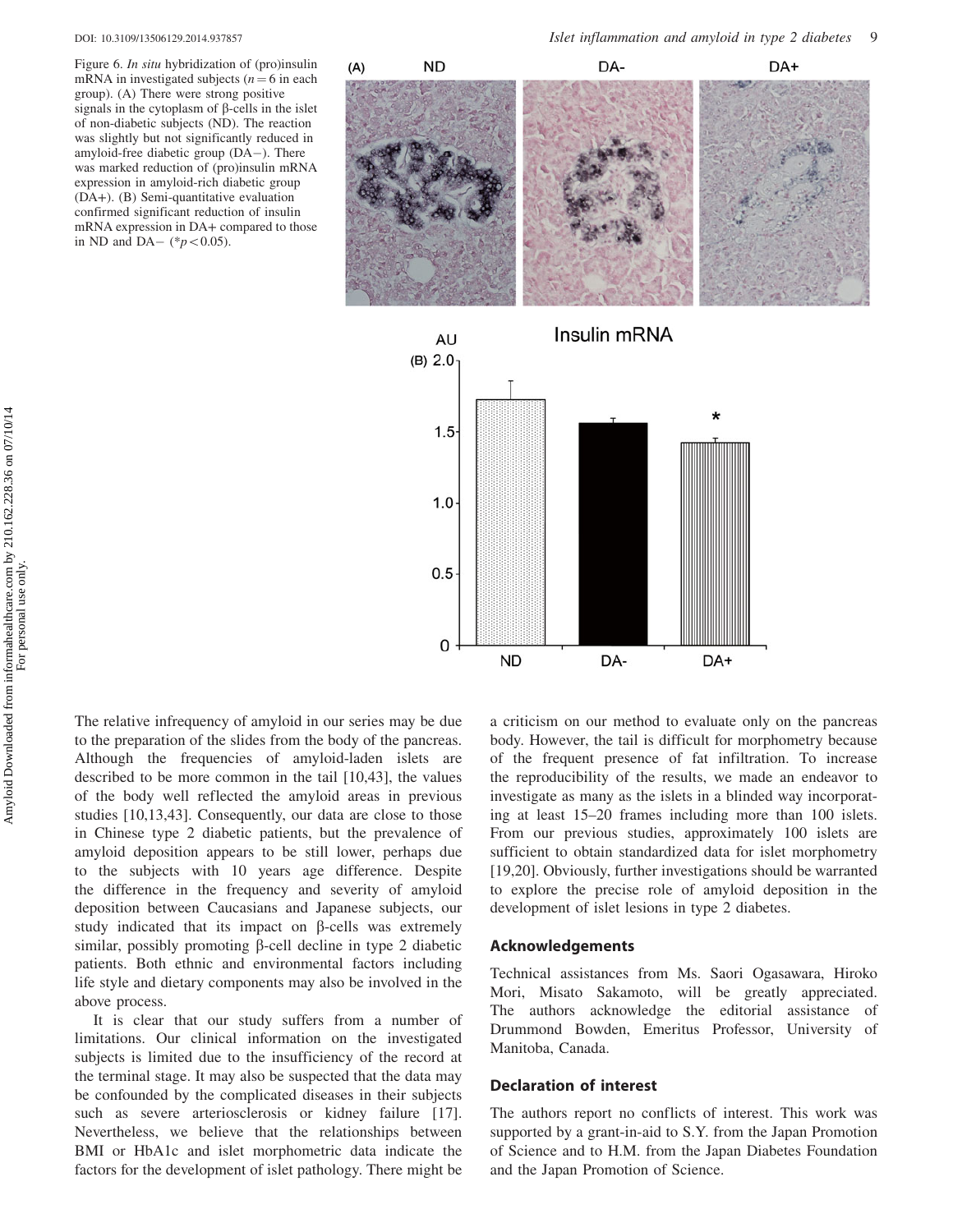## <span id="page-9-0"></span>Supporting information

Additional Supporting Information may be found in the online version of this article (supporting Table 1 and Figures 1, 2 and 3).

## References

- 1. Opie EL. On the relation of diabetes mellitus to lesions of the pancreas. Hyaline degeneration of the islands of Langerhans. J Exp Med 1901;5:527–40.
- 2. Westermark P, Grimelius L. The pancreatic islet cells in insular amyloidosis in human diabetic and non-diabetic adults. Acta pathol Microbiol Scand Sect A 1973;81:291–300.
- 3. Maloy AL, Longnecker DS, Greenberg ER. The relation of islet amyloid to the clinical type of diabetes. Hum Pathol 1981;12: 917–22.
- 4. Clark A, Cooper GJS, Lewis CE, Morris JF, Willis AC, Reid KBM, Turner RC. Islet amyloid formed from diabetes-associated-peptide may be pathogenic in type 2 diabetes. Lancet 1987;ii:231–4.
- 5. Westermark P, Wernstedt C, Wilander E, Hayden DW, O'Brien TD, Johnson KH. Amyloid fibrils in human insulinoma and islets of Langerhans of the diabetic cat are derived from a neuropeptide-like protein also present in normal islet cells. Proc Natl Acad Sci USA 1987;84:3881–5.
- 6. Cooper GJ, Willis AC, Clark A, Turner RC, Sim RB, Reid KB. Purification and characterization of a peptide from amyloid-rich pancreases of type 2 diabetic patients. Proc Natl Acad Sci USA 1987;84:8628–32.
- 7. Roberts AN, Leighton B, Todd JA, Cockburn D, Schofield PN, Sutton R, Holt S, et al. Molecular and functional characterization of amylin, a peptide associated with type 2 diabetes mellitus. Proc Natl Acad Sci USA 1989;86:9662–6.
- 8. Westermark P, Engström U, Johnson KH, Westermark GT, Betsholtz C. Islet amyloid polypeptide: pinpointing amino acid residues linked to amyloid fibril formation. Proc Natl Acad Sci USA 1990;87:5036–40.
- 9. Hull RL, Westermark GT, Westermark P, Kahn SE. Islet amyloid: a critical entity in the pathogenesis of type 2 diabetes. J Clin Endocrinol Metab 2004;89:3629–43.
- 10. Westermark P, Wilander E. The influence of amyloid deposits on the islet volume in maturity onset diabetes mellitus. Diabetologia 1978;15:417–21.
- 11. Clark A, Wells CA, Buley ID, Cruickshank JK, Vanhegan RI, Matthews DR, Cooper GJS, et al. Islet amyloid, increased A-cells, reduced B-cells and exocrine fibrosis: quantitative changes in the pancreas in type 2 diabetes. Diabetes Res 1988;9:1591–9.
- 12. Steiner DF, Ohagi S, Nagamatsu S, Bell GI, Nishi M. Is islet amyloid polypeptide a significant factor in pathogenesis or pathophysiology of diabetes? Diabetes 1991;40:305–9.
- 13. Jű rgens CA, Toukatly MN, Fligner CL, Udayasankar J, Subramanian SL, Zraika S, Aston-Mourney K, et al. β-Cell loss and  $\beta$ -cell apoptosis in human type 2 diabetes are related to islet amyloid deposition. Am J Pathol 2011;178:2632–40.
- 14. Homo-Delarche F, Calderari S, Irminger JC, Gangnerau MN, Coulaud J, Rickenbach K, Dolz M, et al. Islet inflammation and fibrosis in a spontaneous model of type 2 diabetes, the GK rat. Diabetes 2006;55:1625–33.
- 15. Ehses JA, Perren A, Eppler E, Ribaux P, Pospisilik JA, Maor-Cahn R, Gueripel X, et al. Increased number of isletassociated macrophages in type 2 diabetes. Diabetes 2007;56: 2356–70.
- 16. Larsen CM, Faulenbach M, Vaag A, Vølund A, Ehses JA, Seifert B, Mandrup-Poulsen T, et al. Interleukin-1-receptor antagonist in type 2 diabetes mellitus. N Engl J Med 2007;356:1517–26.
- 17. Zao HL, Lai FMM, Tong PCY, Zhong DR, Yang D, Tomlinson B. Prevalence and clinicopathological characteristics of islet amyloid in Chinese patients with type 2 diabetes. Diabetes 2003;52: 2759–66.
- 18. Butler AE, Janson J, Bonner-Weir S, Ritzel R, Rizza RA, Butler PC. Beta-cell deficit and increased beta-cell apoptosis in humans with type 2 diabetes. Diabetes 2003;52:102-10.
- 19. Sakuraba H, Mizukami H, Yagihashi N, Wada R, Hanyu C, Yagihashi S. Reduced beta-cell mass and expression of oxidative

stress-related DNA damage in the islet of Japanese Type II diabetic patients. Diabetologia 2002;45:85–96.

- 20. Mizukami H, Takahashi K, Inaba W, Tsuboi K, Kamata K, Yagihashi S. Age-associated changes of islet endocrine cells and the effect of body mass index in Japanese. J Diabetes Invest 2014;5: 38–47.
- 21. Inaba W, Mizukami H, Kamata K, Takahashi K, Tsuboi K, Yagihashi S. Effects of long-term treatment with the dipeptidyl peptidase-4 inhibitor vildagliptin on islet endocrine cells in nonobese type 2 diabetic Goto-Kakizaki rats. Eur J Pharmacol 2012; 691:297–306.
- 22. Mah LJ, El-Osta A, Karagiannis TC. γH2AX: a sensitive molecular marker of DNA damage and repair. Leukemia 2010;24:679–86.
- 23. Kunisch E, Fuhrmann R, Roth A, Winter R, Lungershausen W, Kinne RW. Macrophage specificity of three anti-CD68 monoclonal antibodies (KP1, EBM11, and PGM1) widely used for immunohistochemistry and flow cytometry. Ann Rheum Dis 2004;63: 774–84.
- 24. Fadini GP, de Kreutzenberg SV, Boscaro E, Albiero M, Cappellari R, Kränkel N, Landmesser U, et al. An unbalanced monocyte polarisation in peripheral blood and bone marrow of patients with type 2 diabetes has an impact on microangiopathy. Diabetologia 2013;56:1856–66.
- 25. Ciccia F, Alessandro R, Rizzo A, Accardo-Palumbo A, Raimondo S, Raiata F, Guggino G, et al. Macrophage phenotype in the subclinical gut inflammation of patients with ankylosing spondylitis. Rheumatology 2014;53:104–13.
- 26. Komohara Y, Ohnishi K, Kuratsu J, Takeya M. Possible involvement of the M2 anti-inflammatory macrophage phenotype in growth of human gliomas. J Pathol 2008;216:15–24.
- 27. Kawamura K, Komohara Y, Takaishi K, Katabuchi H, Takeya M. Detection of M2 macrophages and colony-stimulating factor 1, expression in serous and mucinous ovarian epithelial tumors. Pathol Int 2009;59:300–5.
- 28. McKenzie KJ, Hind C, Farquaharson MA, McGill M, Foulis AK. Demonstration of insulin production and storage in insulinomas by in situ hybridization and immunocytochemistry. J Pathol 1997;181: 218–22.
- 29. de Koning EJ, van den Brand JJ, Mott VL, Charge SB, Hansen BC, Bodkin NL, Morris JF, et al. Macrophages and pancreatic islet amyloidosis. Amyloid 1988;5:247–54.
- 30. Donath MY. Targeting inflammation in the treatment of type 2 diabetes. Diabetes Obes Metab 2013;15:193–6.
- 31. Eguchi K, Manabe I. Macrophages and islet inflammation in type 2 diabetes. Diabetes Obes Metab 2013;15:152–8.
- 32. Hotamisligil GS. Inflammation and metabolic disorders. Nature 2006;444:860–7.
- 33. Weisberg SP, McCann D, Desai M, Rosenbaum M, Leibel RL, Ferrante Jr. AW. Obesity is associated with macrophage accumulation in adipose tissue. J Clin Invest 2003;112:1796–808.
- 34. Libby P. Inflammation in atherosclerosis. Nature 2002;420:868–74.
- 35. Mantovani A, Garlanda C, Locati M. Macrophage diversity and polarization in atherosclerosis: a question of balance. Arterioscl Thromb Vasc Biol 2009;29:1419–23.
- 36. Ehses JA, Lacraz G, Giroix MH, Schmidlin F, Coulaud J, Kassis N, Irminger JC, et al. IL-1 antagonism reduces hyperglycemia and tissue inflammation in the type 2 diabetic GK rat. Proc Natl Acad Sci USA 2009;106:13998–4003.
- 37. Westwell-Roper C, Dai DL, Soukhatcheva G, Potter KJ, van Rooijen N, Ehses JA, Verchere CB. IL-1 blockade attenuates islet amyloid polypeptide-induced proinflammatory cytokine release and pancreatic islet graft dysfunction. J Immunol 2011; 187:2755–65.
- 38. Masters SL, Dunne A, Subramanian SL, Hull RL, Tannahill GM, Sharp FA, Becker C, et al. Activation of the Nlrp3 inflammasome by islet amyloid polypeptide provides a mechanism for enhanced IL-1 $\beta$  in type 2 diabetes. Nat Immunol 2010;11:897–904.
- 39. Lorenzo A, Razzaboni B, Weir GC, Yankner BA. Pancreatic islet cell toxicity of amylin associated with type-2 diabetes mellitus. Nature 1994;368:756–60.
- 40. Sparr E, Engel MF, Sakharov DV, Sprong M, Jacobs J, de Kruijff B, Höppener JW, et al. Islet amyloid polypeptide-induced membrane leakage involves uptake of lipids by forming amyloid fibers. FEBS Lett 2004;577:117–20.